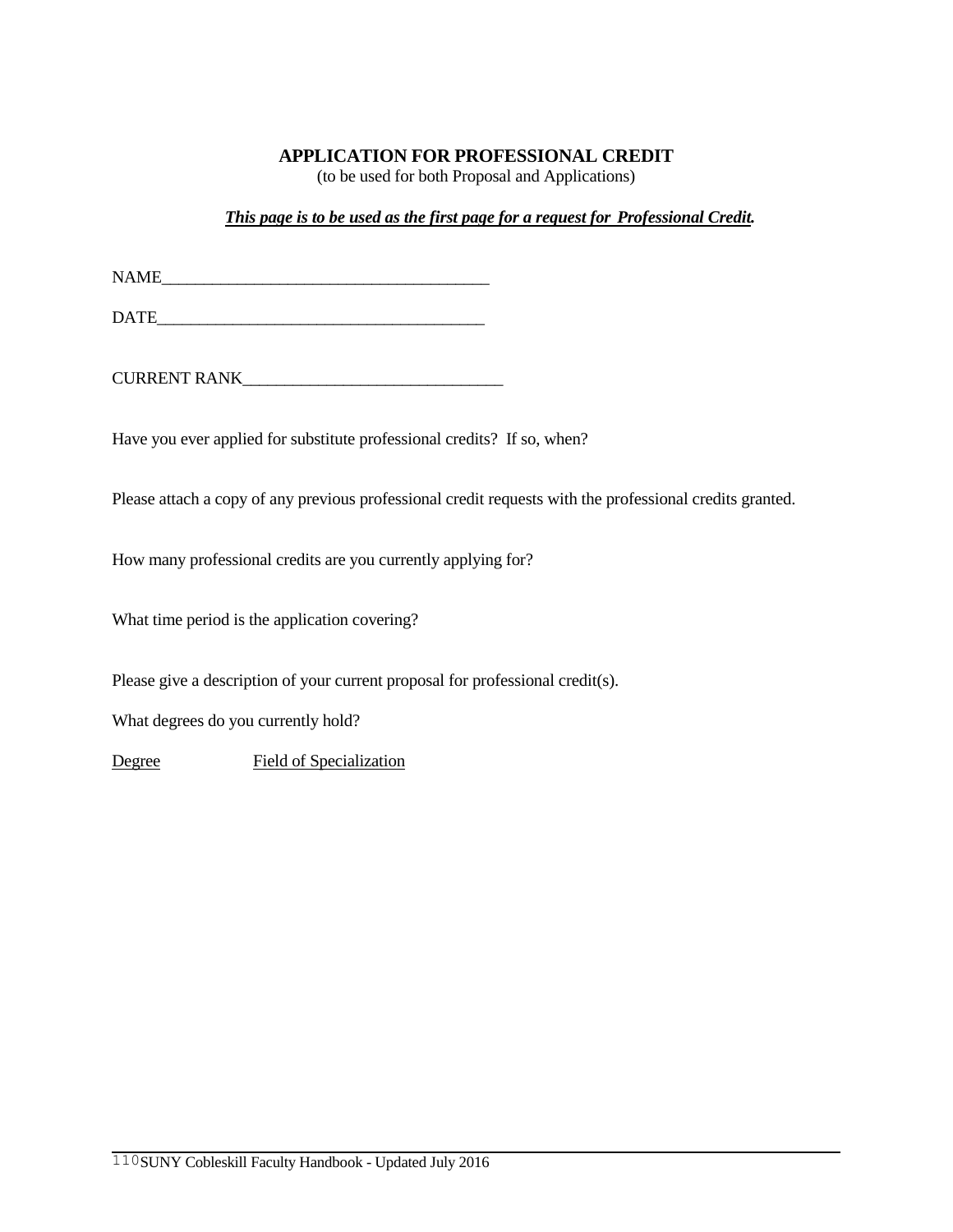How many graduate credits do you currently have beyond your highest degree?

Undergraduate Graduate Professional Credits Total

Dates of initial appointment and last promotion:

Applicant's Signature

APPROVED BY:

Department Chairperson's Signature

 $\mathcal{L}_\text{max} = \frac{1}{2} \sum_{i=1}^{n} \frac{1}{2} \sum_{i=1}^{n} \frac{1}{2} \sum_{i=1}^{n} \frac{1}{2} \sum_{i=1}^{n} \frac{1}{2} \sum_{i=1}^{n} \frac{1}{2} \sum_{i=1}^{n} \frac{1}{2} \sum_{i=1}^{n} \frac{1}{2} \sum_{i=1}^{n} \frac{1}{2} \sum_{i=1}^{n} \frac{1}{2} \sum_{i=1}^{n} \frac{1}{2} \sum_{i=1}^{n} \frac{1}{2} \sum_{i=1}^{n} \frac{1$ 

\_\_\_\_\_\_\_\_\_\_\_\_\_\_\_\_\_\_\_\_\_\_\_\_\_\_\_\_\_\_\_\_\_

**\_\_\_\_\_\_\_\_\_\_\_\_\_\_\_\_\_\_\_\_\_\_\_\_\_\_\_\_\_\_\_\_\_\_**

\_\_\_\_\_\_\_\_\_\_\_\_\_\_\_\_\_\_\_\_\_\_\_\_\_\_\_\_\_\_\_\_\_

School Dean's Signature

Chairperson, APPC

## **\*\*ATTACH APPROPRIATE DOCUMENTATION\*\***

 $\overline{\phantom{a}}$  , and the contribution of the contribution of the contribution of the contribution of the contribution of the contribution of the contribution of the contribution of the contribution of the contribution of the